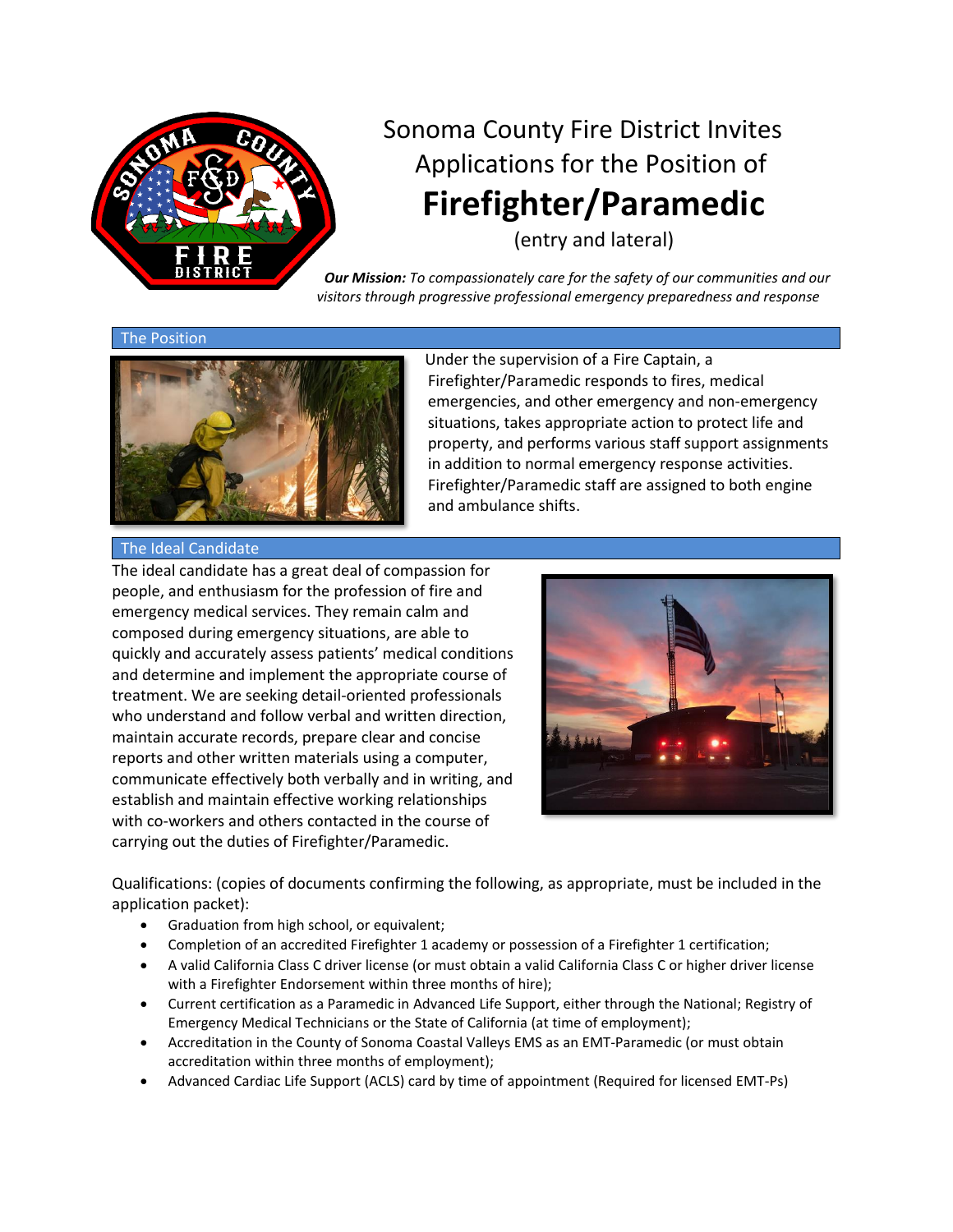• Must be current on the Firefighter Candidate Testing Center (FCTC) Statewide Eligibility List (SEL) at the time of application. (For more information on how to be placed on the FCTC SEL, visit [www.FCTConline.org\)](https://m365.us.vadesecure.com/safeproxy/v3?f=9G6fgdAmxCaK_Hy5OzYRzRUqIelXqqXK2VnKvE7jlTM&i=W1Ka7FOc65qAv9w0dZD8n7kBiNBaMAwR_kNRtit_sDA1G2L0Eet6g9fjY8jLYE2G5akesOmLvWrNGq9prE9NvA&k=YxO5&r=RoyjjRRqrxyBIvc6UIJ1ejaAASje4gQoJ0AECTJOT_MnI9s6PHCdN-G3UDsXlsft&u=https%3A%2F%2Flinkprotect.cudasvc.com%2Furl%3Fa%3Dhttp%253a%252f%252fwww.fctconline.org%252f%26c%3DE%2C1%2CCJdxGhVuvL8mKsWpbAlBnslzO1ttb3CxhRLH8ApZ1wXOz3Xfj4ADcZ14faFCc7lfeHU1HaBTHyBFEWxvQ5WWwKaZewgZdBkJmUzOeQku73jY8lXsCw%2C%2C%26typo%3D1)

Lateral candidates shall show proof of being currently employed as a Paramedic, off probation, and working on a fire-based transport ambulance or advanced life support engine company. In addition, lateral candidates shall provide a single page cover letter describing their experience and education, and all documents requested above. Lateral candidates will not be required to show proof of current FCTC or CPAT.

# The Community



Located less than an hour's drive north of San Francisco, Sonoma County enjoys the world-class culture of the San Francisco Bay Area, while still maintaining its agricultural heritage and rustic charm. Sonoma County was recently ranked as one of the top [100](http://realestate.usnews.com/places/california/santa-rosa) [metropolitan](http://realestate.usnews.com/places/california/santa-rosa) places to live, by U.S. News and World Report. With its award-winning wineries, miles of hiking trails, towering [redwoods,](https://www.sonomacounty.com/regions/redwoods-rivers) and the [pacific coastline,](https://www.sonomacounty.com/regions/coast-sea-villages) it is an ideal place to live and work. Sonoma County enjoys more-affordable housing costs and a more competitive cost-of-living compared to the rest of the San Francisco Bay Area.

#### The District



Beginning several years ago, our District started the journey of annexation to merge several agencies into one, with the singular goal of increasing overall services to our communities. Today, we serve the Town of Windsor, Larkfield, Wikiup, Mark West, Mountain Home area, Middle Rincon Valley, Bennett Valley, Bellevue, The Graton Casino, Fulton, Russian River / Guerneville, Forestville, and soon Bodega Bay and the surrounding unincorporated areas. As a newly formed agency, we have the rich history of great agencies with a new history in the making. We are a Special District managed by a seven-member elected Board of Directors.

*We believe in providing the highest level of professionalism to our communities; therefore, we will remain committed to honesty and integrity.*

*We believe in a positive and professional work environment; therefore, we will treat everyone with respect and honesty.*

*We believe in the importance of flexibility and adaptability; therefore, we will welcome growth and change.*

*We believe that honesty is essential; therefore, we will be transparent in every aspect of service.*

*We believe being compassionate is essential; therefore, we will treat everyone with kindness.*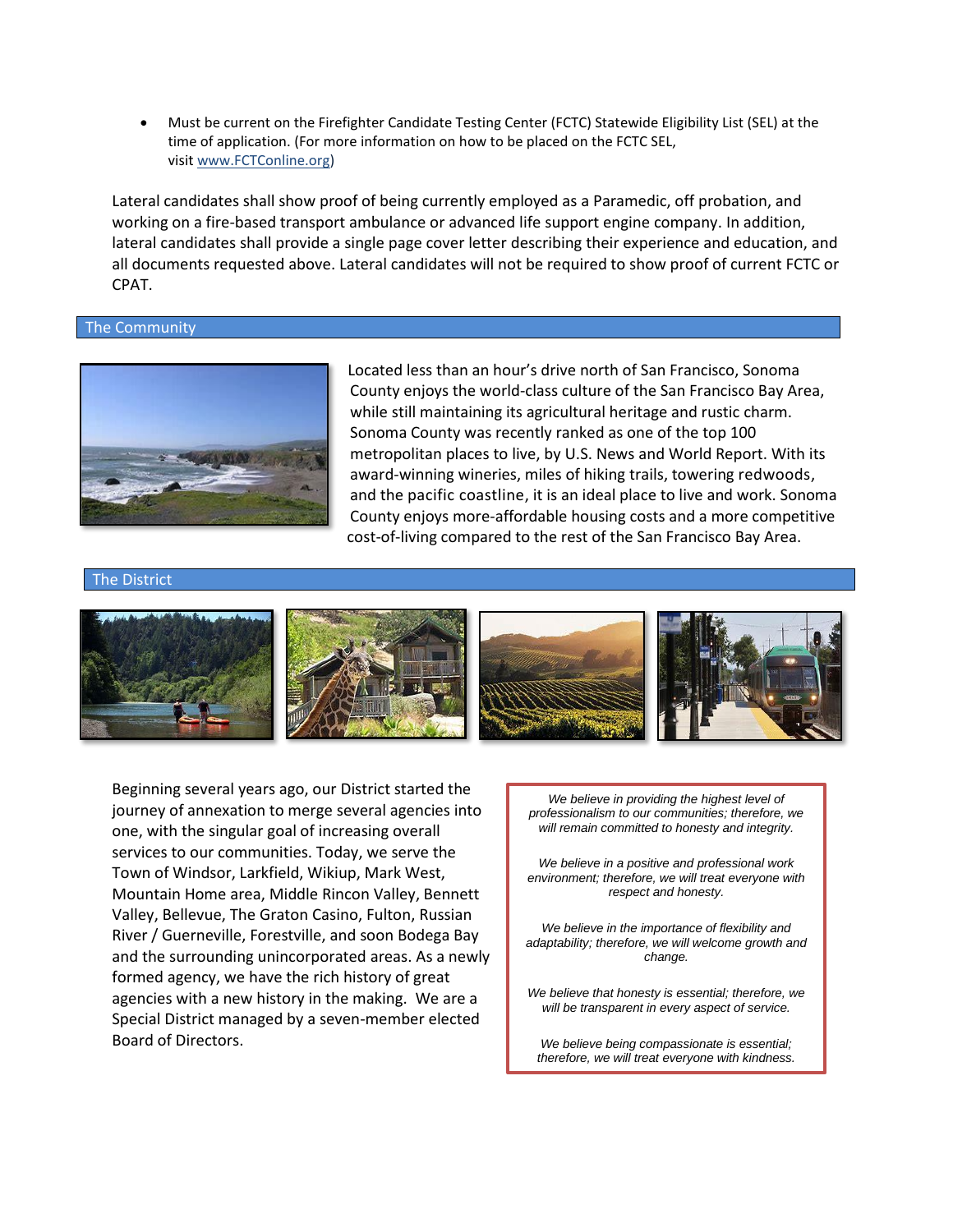

The Sonoma County Fire District is seen as a leader in the fire-EMS industry. We have 66-line staff, 7 Apprentice Firefighters, and 42 volunteers. The administration includes a Fire Chief, two Deputy Chiefs, six Battalion Chiefs (shift, Fire Marshal, and Training / Safety), a Deputy Fire Marshal, two Fire Inspectors, a finance division, and administrative support. The District encompasses an area more than 436 square miles, 241 of those are within the fire district boundaries and additional 195 square miles include the ambulance service area. An approximate population of 50,000 which increases to 80,000

with visitors and workers due to high volume of tourism. As we continue to grow, we have identified needs for increased staffing and infrastructure replacement.

The men and women of the Sonoma County Fire District serve our communities with pride, integrity, and an unwavering commitment to excellence. Customer care and community involvement is our culture. "We have it all" when it comes to diversity of response areas, including a municipal airport, commuter rail, large wineries, a large rural area, a variety of businesses both large and small, a large

wildlife preserve, and one of the state's largest casinos. The Russian River runs through the district, surrounded by large wineries, farmland, and open space. With that kind of variety, there are no "routine" calls for service in our district.

In addition to a modern fleet of Type I and Type III fire engines, our district has a ladder truck, rescue, ALS ambulance, boats, jet skis, an OES USAR and Water Tender, and nine stations. We also have a FEMA-certified rescue dog and handler.



# Application and Selection Process

**Timeline:** We are accepting applications on an open basis. We will start the hiring process once we receive 50 applications. Completed applications, resumé, and all supporting documentation listed above can be mailed to the attention of: Kathy Washington, SCFD, 8200 Old Redwood Highway, Windsor CA, 95492, or emailed to [kwashington@sonomacountyfd.org.](mailto:kwashington@sonomacountyfd.org) Incomplete applications will not be considered. We are not accepting application packets in-person.

Interviews are tentatively scheduled for March 2022.

**Pre-employment process:** Conditional offers, medical, background, psychological and physiological exam will be scheduled upon successful completion of an oral interview and paramedic assessment. Start date: Academy 22-1 is tentatively scheduled to start in May 2022.

# Compensation and Benefits

**The District offers an extraordinary salary and benefits package including:**

- **Annual Salary:** \$79,227.48 to \$92,388.12
- **Incentives:** Up to 12% in additional pay incentives available:
	- o Bilingual 3%
	- o Haz Materials Technician 2%
	- o Swiftwater Technician 2%
	- o Education incentive up to 5%